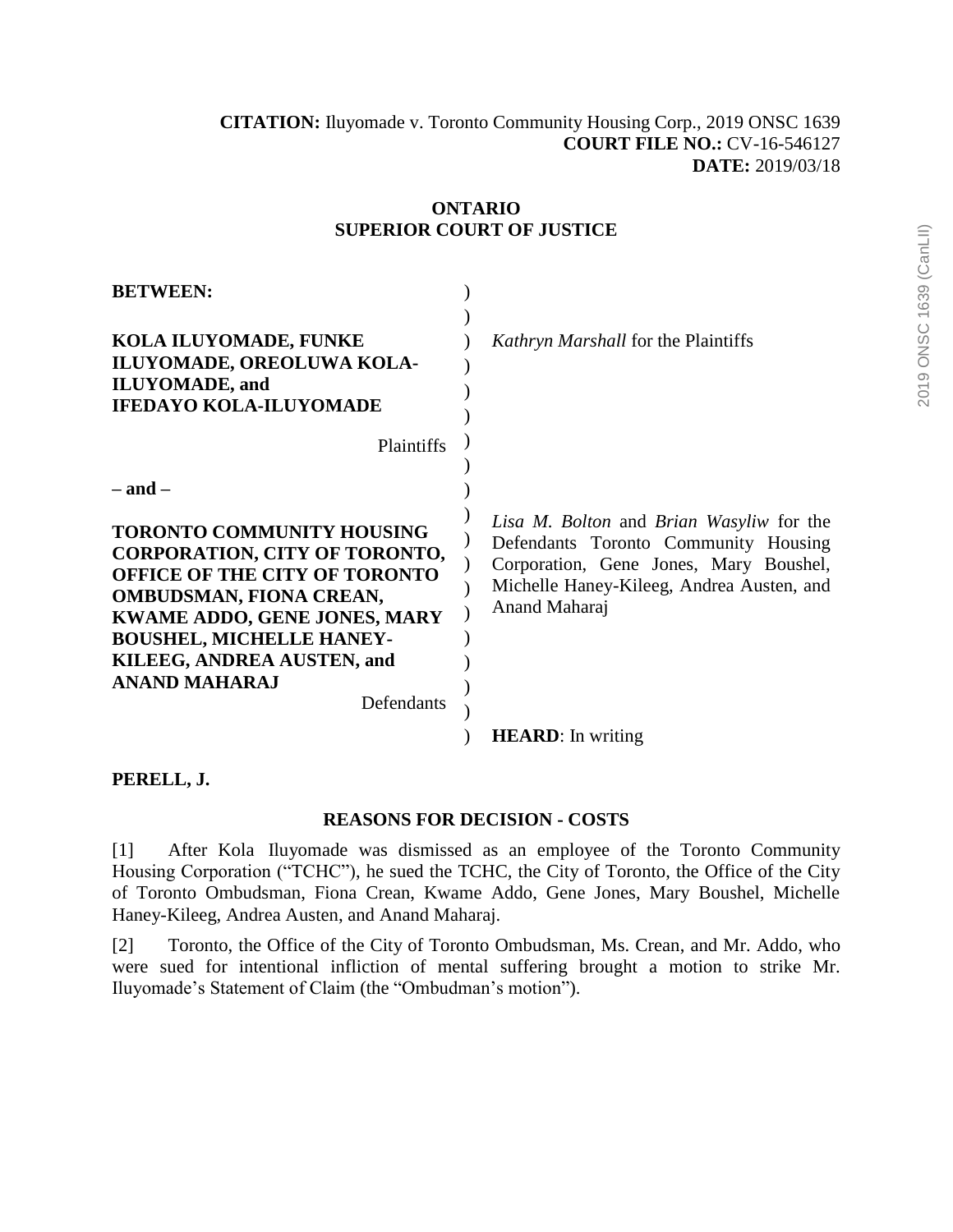[3] Mr. Jones, Ms. Boushel, and Ms. Haney-Kileeg, who were sued for intentional infliction of mental suffering, brought a Rule 21 motion to strike Mr. Iluyomades' Statement of Claim on the basis that his claim is statute-barred under the *Limitations Act, 2002*. 1

[4] The motions were heard one after another. I granted the Ombudsman's motion, and I dismissed the Rule 21 motion brought by Mr. Jones, Ms. Boushel, and Ms. Haney-Kileeg without prejudice to their asserting later that Mr. Iluyomade's claim is statute-barred.<sup>2</sup>

[5] Mr. Iluyomade seeks costs on a substantial indemnity basis of **\$131,870.44** inclusive of disbursements of \$3,164.57 for the Rule 21 motion and an associated refusals motion, the costs of which Justice Chiappetta deferred to the hearing of the Rule 21 motion.

[6] Mr. Jones, Ms. Boushel, and Ms. Haney-Kileeg seek partial indemnity costs of **\$32,456** with respect to: (a) costs thrown away associated with Mr. Iluyomade's withdrawn affidavits (\$17,940, all inclusive); and (b) the refusals motion (\$14,516, all inclusive). They submit that the costs of the Rule 21 motion, should be "in the cause." In the alternative, if costs are awarded to Mr. Iluyomade for the Rule 21 motion, Mr. Jones, Ms. Boushel, and Ms. Haney-Kileeg submit that the costs be on a partial indemnity scale to a maximum of \$15,000, all inclusive.

[7] For a variety of reasons, I disagree with the costs submissions of both parties, and, in my opinion, the appropriate award in the circumstances of the immediate case is to order that there be no order as to costs.

[8] In the circumstances of this case, I would not award Mr. Iluyomade substantial indemnity costs based on a late arriving "You-Surrender Offer to Settle" and although he was technically the successful party on the Rule 21 motion, the substantive issues raised by that motion remain to be determined. Mr. Iluyomade's success may ultimately be a pyrrhic victory, but is enough of a victory that Mr. Jones, Ms. Boushel, and Ms. Haney-Kileeg should not receive any costs, including the allegedly wasted costs. There was a divided success on the refusals motion and there should be no order as to costs.

[9] The procedural background to the Rule 21 motion and to the parties' respective costs submissions and claims to costs may be summarized as follows:

- a. On February 5, 2016, Mr. Iluyomade commenced his wrongful dismissal action, just before the two-year anniversary of his dismissal from employment.
- b. On April 22, 2016, Mr. Iluyomade delivered particulars in response to Mr. Jones, Ms. Boushel, and Ms. Haney-Kileegs' Demand for Particulars.
- c. On April 22, 2016, the Ombudsman defendants delivered their Statement of Defence.
- d. On May 3, 2016, Mr. Jones, Ms. Boushel, and Ms. Haney-Kileeg delivered their Statement of Defence.
- e. On May 18, 2016, Mr. Iluyomade delivered his Reply to the Ombudsman defendants' Statement of Defence.

 $\overline{a}$ <sup>1</sup> S.O. 2002, c. 24, Schedule B.

<sup>2</sup> *Iluyomade v. Toronto Community Housing Corp*., 2018 ONSC 7727.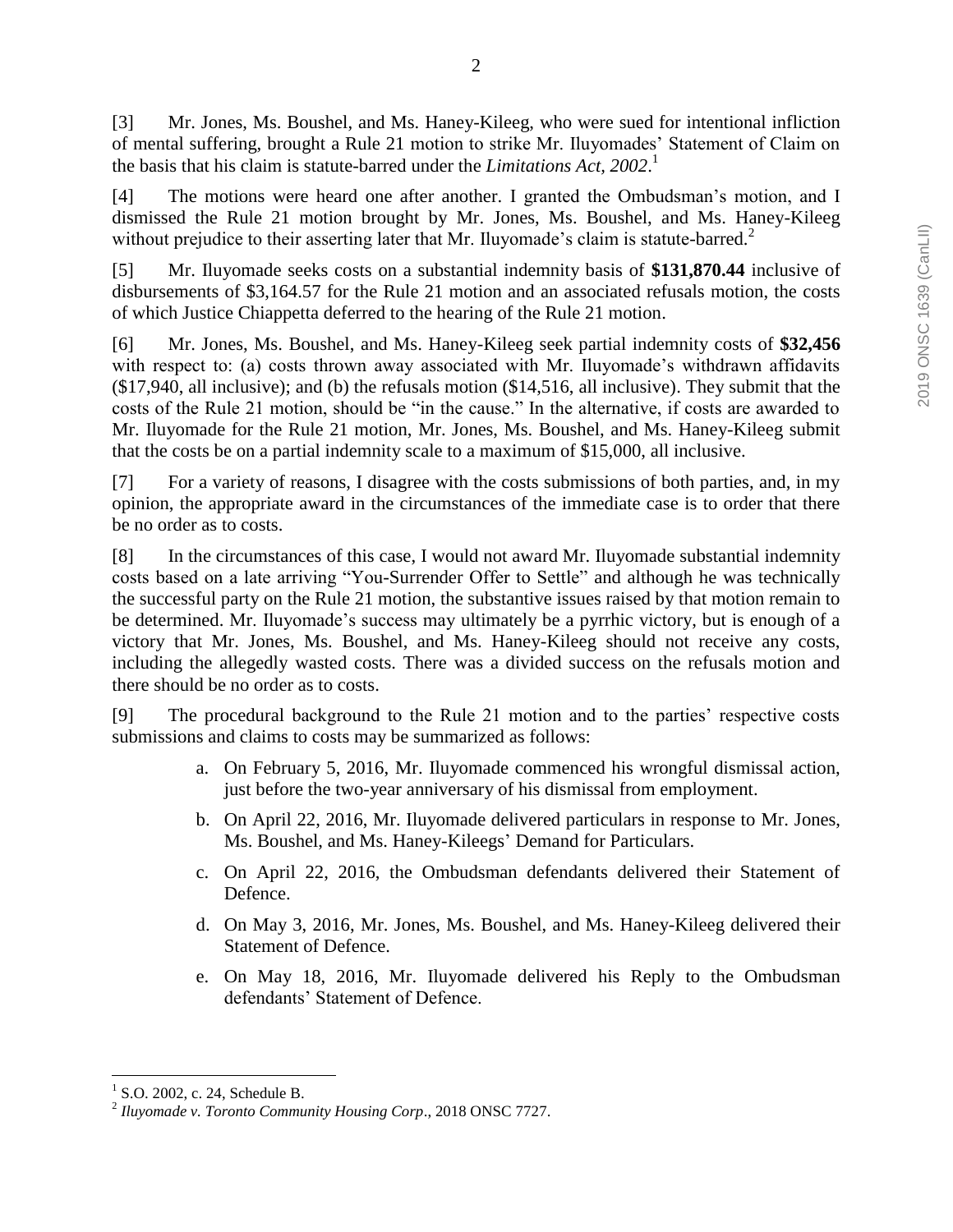- g. On June 9, 2016, Mr. Iluyomade delivered his Reply to the Statement of Defence.
- h. On August 19, 2016, Mr. Jones, Ms. Boushel, and Ms. Haney-Kileeg delivered an Amended Statement of Defence.
- i. On October 31, 2016, the parties attended in Civil Practice Court to schedule the Rule 21 motions. Just prior to the attendance, Mr. Il
- j. Mr. Iluyomade advised that he intended to seek leave to deliver affidavit evidence to respond to the Rule 21 motion, for which Mr. Jones, Ms. Boushel, and Ms. Haney-Kileeg did not consent. The Ombudsman's motion and the Rule 21 motion were scheduled for February 14 and 15, 2017 respectively.
- k. On November 9, 2016, the Ombudsman Defendants brought their motion.
- l. On November 10, 2016, Mr. Jones, Ms. Boushel, and Ms. Haney-Kileeg brought their Rule 21 motion.
- m. On December 15, 2016, notwithstanding that Mr. Jones, Ms. Boushel, and Ms. Haney-Kileeg did not consent and rather opposed the admission of evidence for the Rule 21 motion, Mr. Iluyomade delivered his affidavit and the affidavit of Maurice Brenner, another former employee of TCHC.
- n. On January 9 and 10, 2017, Mr. Iluyomade and Mr. Brenner, respectively, were cross-examined on their affidavits. During his examination, Mr. Iluyomade refused certain questions including a refusal to produce the file of his former legal counsel (the "Rhode file").
- o. On January 13, 2017, there was a chamber's appointment before Justice Chiappetta. Justice Chiappetta vacated the motion dates scheduled for February 2017 and agreed to hear a refusals motion. The refusals motion was scheduled for April 12, 2017.
- p. Because of scheduling conflicts, the refusals motion was postponed until Justice Chiappetta eventually heard it on March 15, 2018.
- q. The parties disagree about whom was the victor of the refusals motion. In truth, the success was divided. The partial success for Mr. Jones, Ms. Boushel, and Ms. Haney-Kileeg was that Justice Chiappetta ordered the Rhode file produced. Justice Chiappetta referred the costs of the refusal motion to the Rule 21 motion.
- r. In May 2018 and June 2018, a dispute developed between the parties about the production of the Rhode files, which included privileged material that was unrelated to the limitations period defence that was the subject of the Rule 21, 2018. Mr. Jones, Ms. Boushel, and Ms. Haney-Kileegs' counsel demanded that the whole Rhode file be produced and threatened contempt proceedings. Mr. Iluyomade's counsel took the course of writing Justice Chiappetta and requesting that she reconsider her Order. Justice Chiappetta did review the file and based on certain assurances about whether all relevant documents had been produced,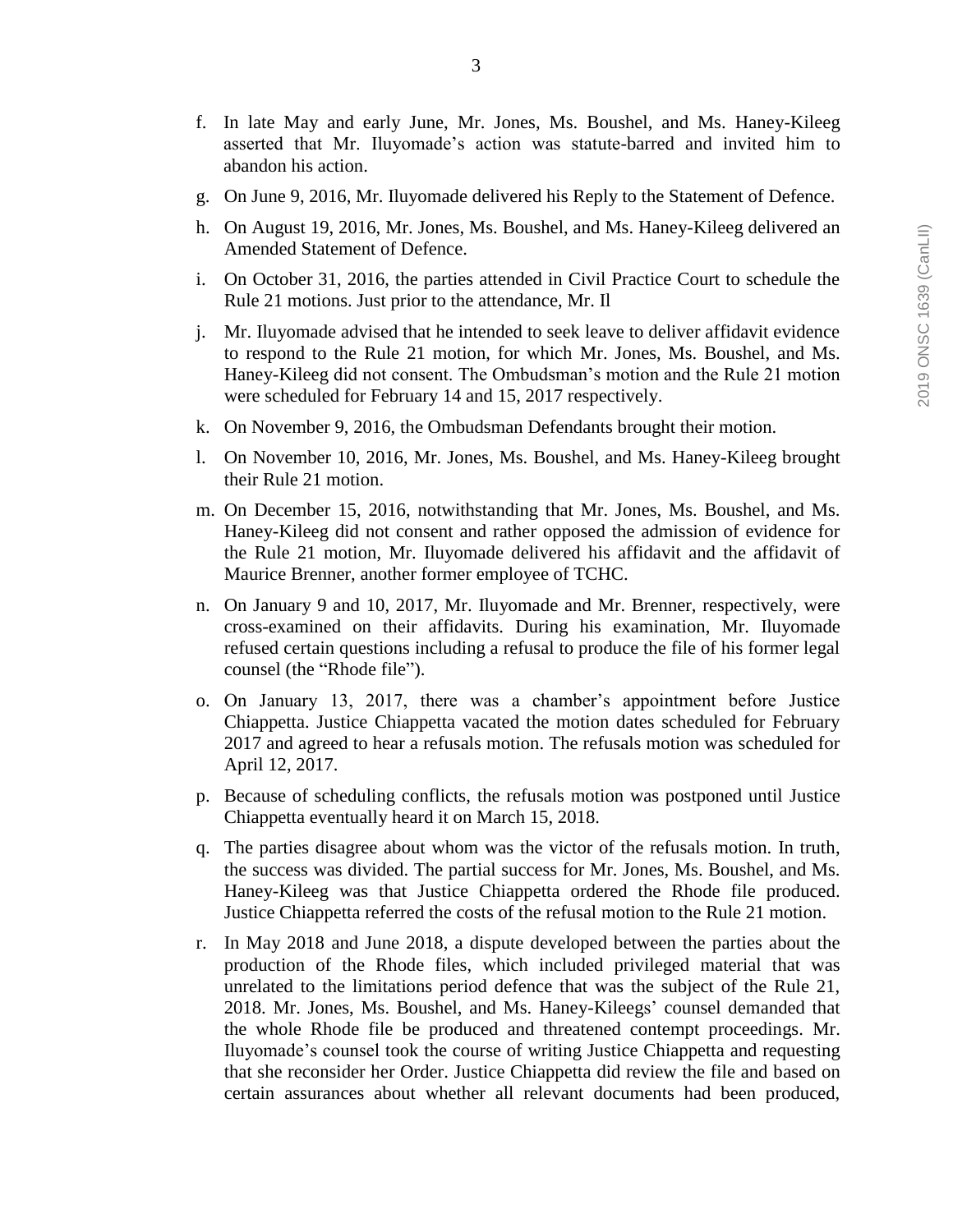Justice Chiappetta advised that Mr. Iluyomade did not need to produce the entire file.

- s. On June 19, 2018, Mr. Iluyomade made an Offer to Settle, the terms of which were that Mr. Jones, Ms. Boushel, and Ms. Haney-Kileeg withdraw their motion and pay Mr. Iluyomade his costs on a partial indemnity basis if the offer was accepted by June 29, 2018 plus substantial indemnity costs after June 29, 2018 if the offer was accepted after June 29, 2018.
- t. The motions were eventually scheduled and argued on November 27 and 28, 2018. After the factums for the motions had been delivered, Mr. Iluyomade withdrew the affidavits that had been opposed by Mr. Jones, Ms. Boushel, and Ms. Haney-Kileeg. After a two-year procedural sideshow, Mr. Iluyomade ultimately did not seek leave to have the affidavits made part of the record for the Rule 21 motion.
- u. On December 31, 2018, I released my Reasons for Decision. I invited the parties to make costs submissions in writing.

[10] The costs submissions of the parties were voluminous with objections to hourly rates allegations of double billing, complaints about the opponent causing waste and delay, and protests about the reasonable expectations of the unsuccessful party, but, in my view, the major issue is the principle that normally the successful party is entitled to costs.

[11] In my opinion, there is good reason in the immediate case to depart from the normal rule and to exercise my discretion to make no order to costs, leaving both parties bearing their own costs and clearing the slate as the action proceeds.

[12] In my opinion, although Mr. Jones, Ms. Boushel, and Ms. Haney-Kileeg were unsuccessful on the Rule 21 motion, the motion was reasonably brought by the losing party. Mr. Jones, Ms. Boushel and Ms. Haney-Killeeg had been Mr. Iluyomade's superiors at TCHC. Ms. Haney-Kileeg's employment with TCHC ended on August 22, 2013. Ms. Boushel's employment with TCHC ended on November 14, 2013. Mr. Jones was the President and Chief Executive Officer of the TCHC from June 18, 2012 until April 24, 2014, when his employment ended.

[13] Mr. Iluyomade's complaints largely concerned the conduct of Ms. Haney-Killeeg and Ms. Boushel, the alleged misconduct obviously occurring before their departures in 2013. His wrongful dismissal action was commenced on February 5, 2016. It was reasonable for Ms. Haney-Killeeg and Ms. Boushel to raise a limitation period defence.

[14] While reasonably brought, the Rule 21 Motion, however, was dismissed. But the dismissal of the motion was not a total failure, because the limitation period defence remains alive should Mr. Jones, Ms. Boushel, and Ms. Haney-Kileeg wish to pursue it. In this regard, I set out the pertinent paragraphs of my Reasons for Decision; that is paragraphs 119-124, 126- 127, 129, and 134:

119. I disagree with Mr. Iluyomade's submission that in the immediate case there are disputed facts that would preclude the court on a Rule 21 motion from deciding whether or not a claim is statute-barred. All that is required in the immediate case is to apply the provisions of the *Limitations Act¸2002* to the pleaded facts as set out in Mr. Iluyomade's Statement of Claim, his Response to the Demand for Particulars, the admissions contained in the TCHC Defendants' Statement of Defence, and to Mr. Iluyomade's Replies.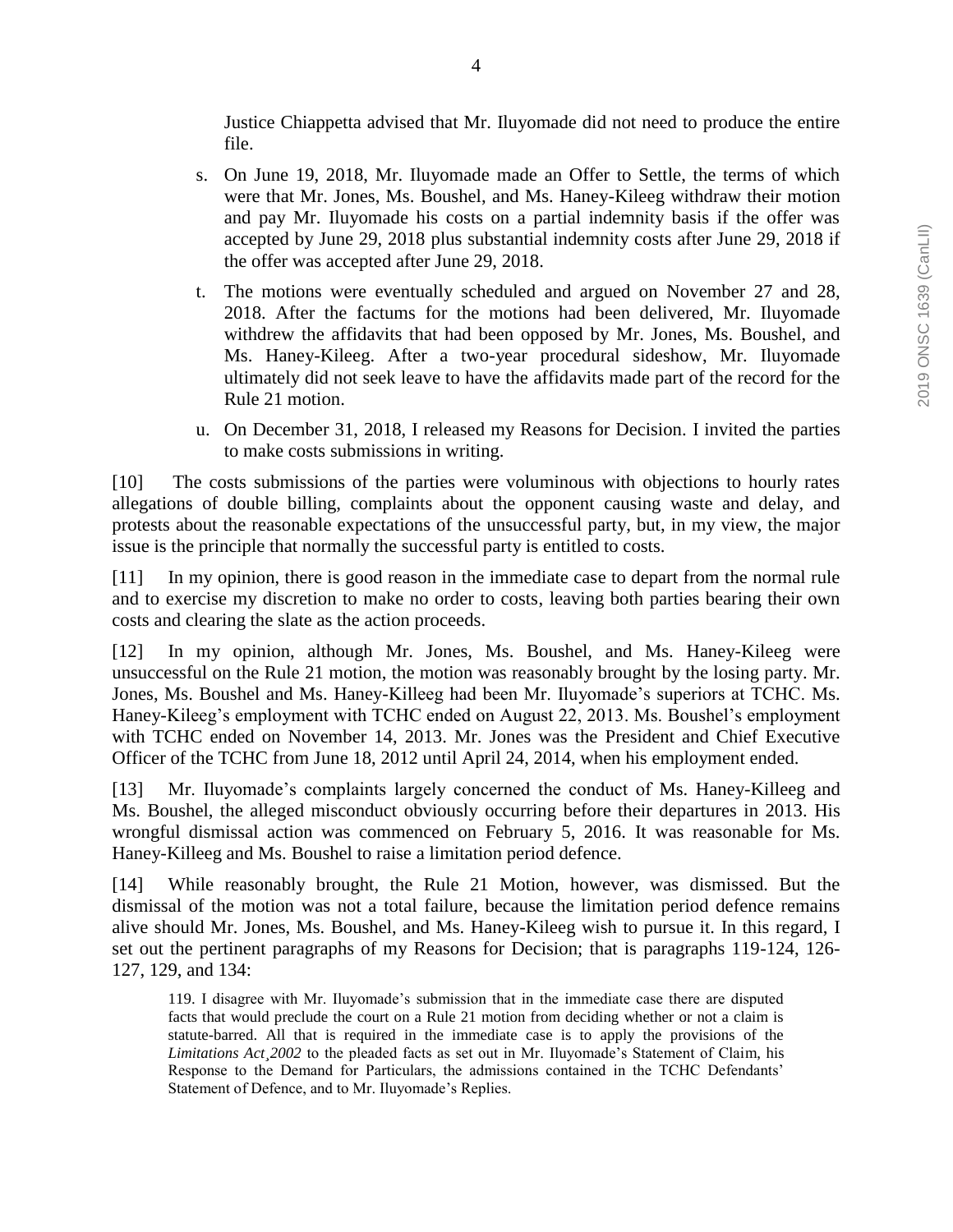120. As I shall explain, the application of the law to the assumed to be true facts yields favourably to Mr. Iluyomade - my conclusion that for the purposes of a Rule 21 motion, the limitation period for his intentional infliction of mental suffering claim against the individual TCHC Defendants may not have begun to run until he was dismissed on February 25, 2014 making his February 5, 2016 timely.

121. For the purposes of the individual TCHC Defendants' motion, my line of reasoning or explanation for dismissing their motion is as follows.

122. In my opinion, by the end of 2013, Mr. Iluyomade both subjectively and objectively knew that he been injured and damaged and that the injury and damage was caused or contributed to by the acts of individual TCHC Defendants. By the end of 2013, however, it was not the case that having regard to the injury or damage that he had suffered a proceeding would have been the appropriate means to seek a remedy. It is arguable that a proceeding may only have became an appropriate remedy after February 25, 2014 when Mr. Iluyomade was dismissed without cause.

123. In other words, just for the purposes of the Rule 21 motion, it is arguable that Mr. Iluyomade's intentional infliction of mental suffering claim was only discovered on February 25, 2014 when an action against the TCHC and the individual TCHC Defendants would have been appropriate, and, therefore, his February 5, 2016 action was brought within the two-year limitation period of the *Limitations Act, 2002*. In still other words, Mr. Iluyomade's action arguably was saved by the fairness and flexibility of the operation of s.  $5(1)(a)(iv)$  of the Act.

124. It should be appreciated that while the outcome is favourable to Mr. Iluyomade, I do not agree with his argument that his intentional infliction of mental suffering cause of action did not crystalize until February 25, 2014 because his damages only culminated with his dismissal. Mr. Iluyomade had suffered legally actionable damages before the end of 2013. He allegedly suffered from stress, anxiety, and depression, had taken medical leave, and had asked for accommodations for his mental suffering in 2013.

[…]

126. Mr. Iluyomade's cause of action for intentional infliction of mental suffering had crystalized, and it was fully constituted by the end of 2013; however, having regard to the nature of the injury, loss or damage, a proceeding against the individual TCHC Defendants would not have been appropriate means to seek a remedy in 2013.

127. Assuming the material facts alleged in Mr. Iluyomade's Statement of Claim are true, which I am obliged to do on a Rule 21 motion, by the end of 2013, a proceeding against the individual TCHC Defendants would not have been appropriate because it would have entailed that he also bring proceedings for a wrongful constructive dismissal against TCHC.

[…]

129. To be clear, I conclude that for the purposes of a Rule 21 motion, the individual TCHC Defendants do not have a limitations period defence because the pleaded material facts posit circumstances in which a limitation period would not have expired. However, in explaining why I am dismissing the individual TCHC's order, I am not making a final order about the availability of a limitations period defence. As this action proceeds, the individual TCHC Defendants may reassert their limitations defence along with their other defences.

[…]

134. I conclude, that the individual TCHC Defendants' motion should be dismissed without prejudice to their asserting later that Mr. Iluyomade's claim is statute-barred.

[15] Mr. Jones, Ms. Boushel, and Ms. Haney-Kileeg were under no obligation to consent to Mr Iluyomade being granted leave to file affidavit evidence for the Rule 21 motion.

[16] It may or may not have been reasonable for Mr. Mr Iluyomade to seek leave, but this is now unknowable, because after unilaterally filing the affidavit evidence (which was improper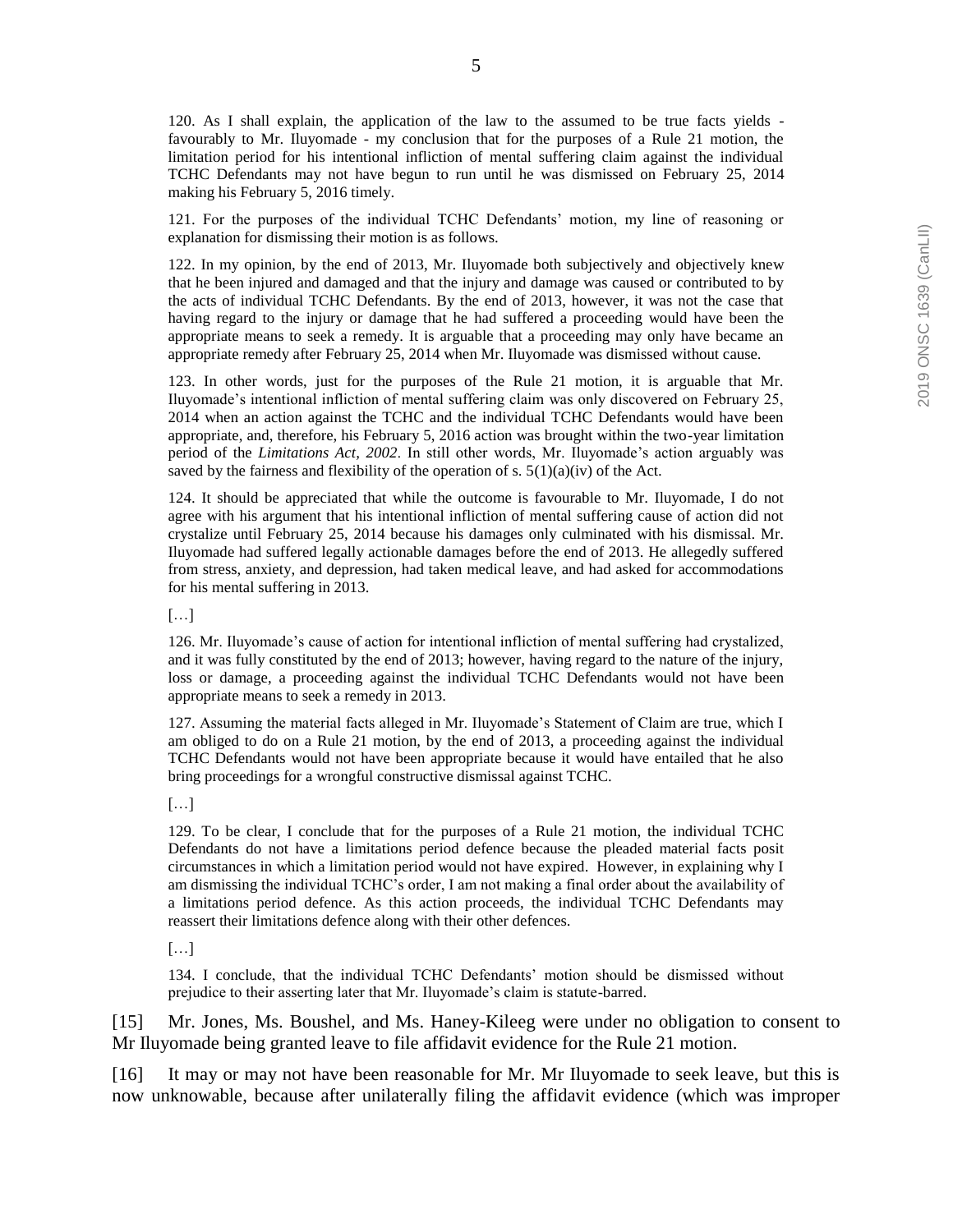6

but possibly forgivable), after cross-examinations, after a refusals motion, and after a bitter dispute about complying with Justice Chiappetta's Order, Mr. Iluyomade withdrew the affidavits.

[17] By withdrawing the affidavits, Mr. Iluyomade became the unsuccessful party in a procedural sideshow skirmish for which he should not recover costs.

[18] The refusals motion was another part of this procedural sideshow and isolating that motion, the success was divided.

[19] In all these circumstances, in my view, it is not appropriate to follow the normal rule that the successful party is entitled to costs. Nor would it be appropriate to order costs to the unsuccessful party. Nor, would it be appropriate to order costs in the cause. The Rule 21 motion is spent, and it was ultimately non-productive for either party.

[20] The Rule 49 Offer to Settle changes nothing. The offer was hollow, and it does not change the circumstance that neither party has shown good reason to be awarded costs.

Released: March 18, 2019

Perell, J.

\_\_\_\_\_\_\_\_\_\_\_\_\_\_\_\_\_\_\_